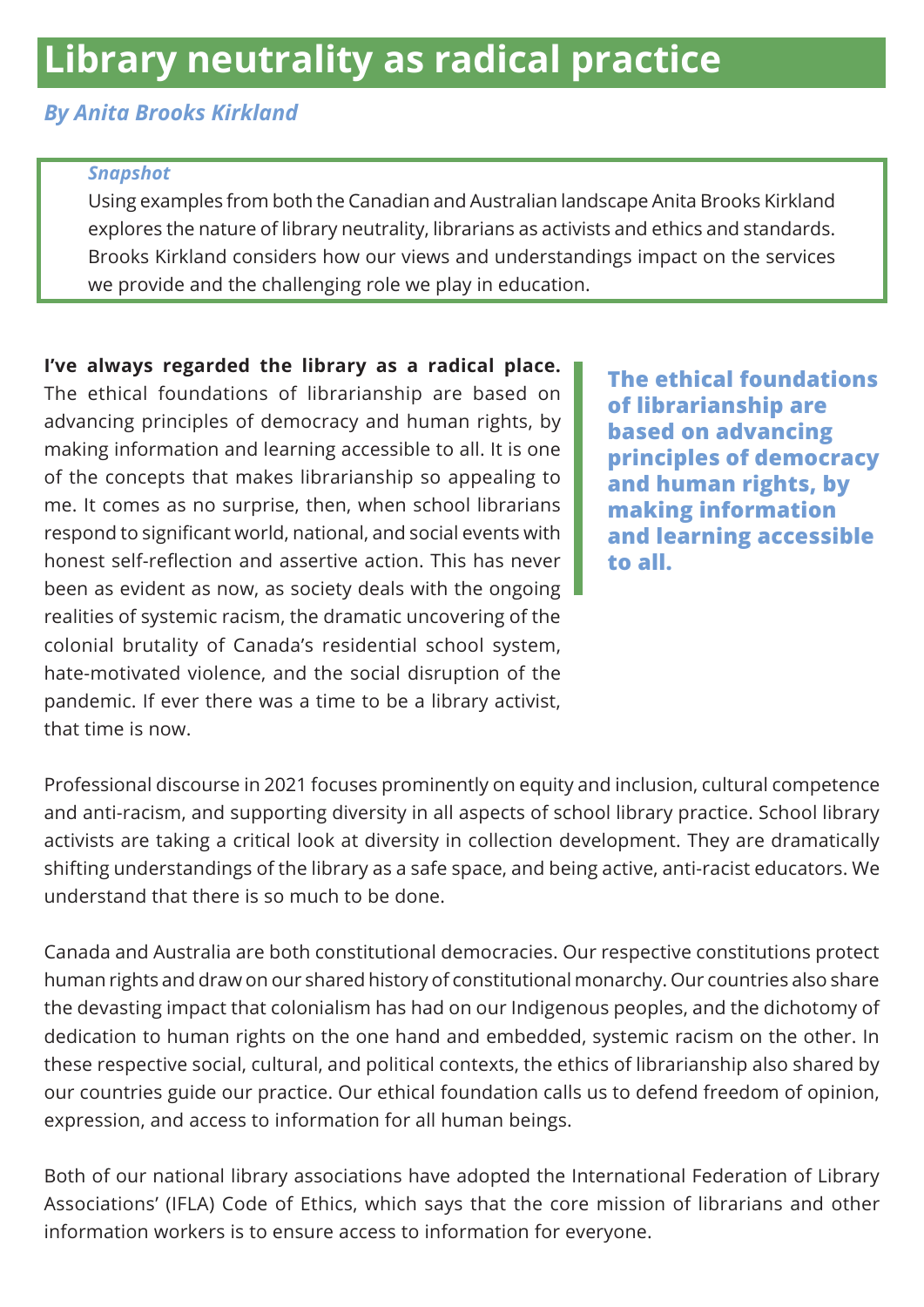In order to promote inclusion and eradicate discrimination, librarians and other information workers ensure that the right of accessing information is not denied and that equitable services are provided for everyone whatever their age, citizenship, political belief, physical or mental ability, gender identity, heritage, education, income, immigration and asylum-seeking status, marital status, origin, race, religion or sexual orientation. (IFLA, 2012)

Clearly our professional ethics demand courageous leadership in tumultuous times.

Our national codes of ethics also incorporate IFLA's stance on neutrality.

Librarians and other information workers are strictly committed to neutrality and an unbiased stance regarding collection, access and service. Neutrality results in the most balanced collection and the most balanced access to information achievable.

But how can we be neutral, given our radical mission?

### **The neutrality debate**

To many library professionals and scholars, the principle of neutrality in librarianship seems contrary to the larger ethic of promoting inclusion and eradicating discrimination to ensure access to information for everyone. They argue that actively promoting social justice, as the core ethics of librarianship demand, is not a neutral act. Being proactive about developing inclusive, diverse collections is not a neutral act. Actively promoting resources on potentially controversial

**'To truly support intellectual freedom, libraries cannot remain neutral, they must actively work to support the voices of the underrepresented folks in their communities.' (Elizabeth, 2020)**

topics is not a neutral act. Moving from the notion of the school library as a safe space for students who have no other place to seek refuge to a space that makes the full diversity of the student population feel welcome and engaged is not a neutral act. Being an anti-racist educator is not a neutral act. Neutrality cannot be achieved when varying perspectives and cultures continue to be underrepresented or have been historically misrepresented. 'To truly support intellectual freedom, libraries cannot remain neutral, they must actively work to support the voices of the underrepresented folks in their communities.' (Elizabeth, 2020)

The case against neutrality continues with an examination of our own institutional history. The very system that we use to organize information, Dewey Decimal Classification, has a blatant western and Christian bias. Decolonizing libraries, actively diversifying collections, and breaking down patriarchal structures in our own institutions are not neutral acts, but are critical to the greater mission of promoting inclusion and eradicating discrimination.

The fear is also that the notion of neutrality may be used regressively by institutions in order to avoid controversy. 'Though the concept of neutrality works to provide fair and equitable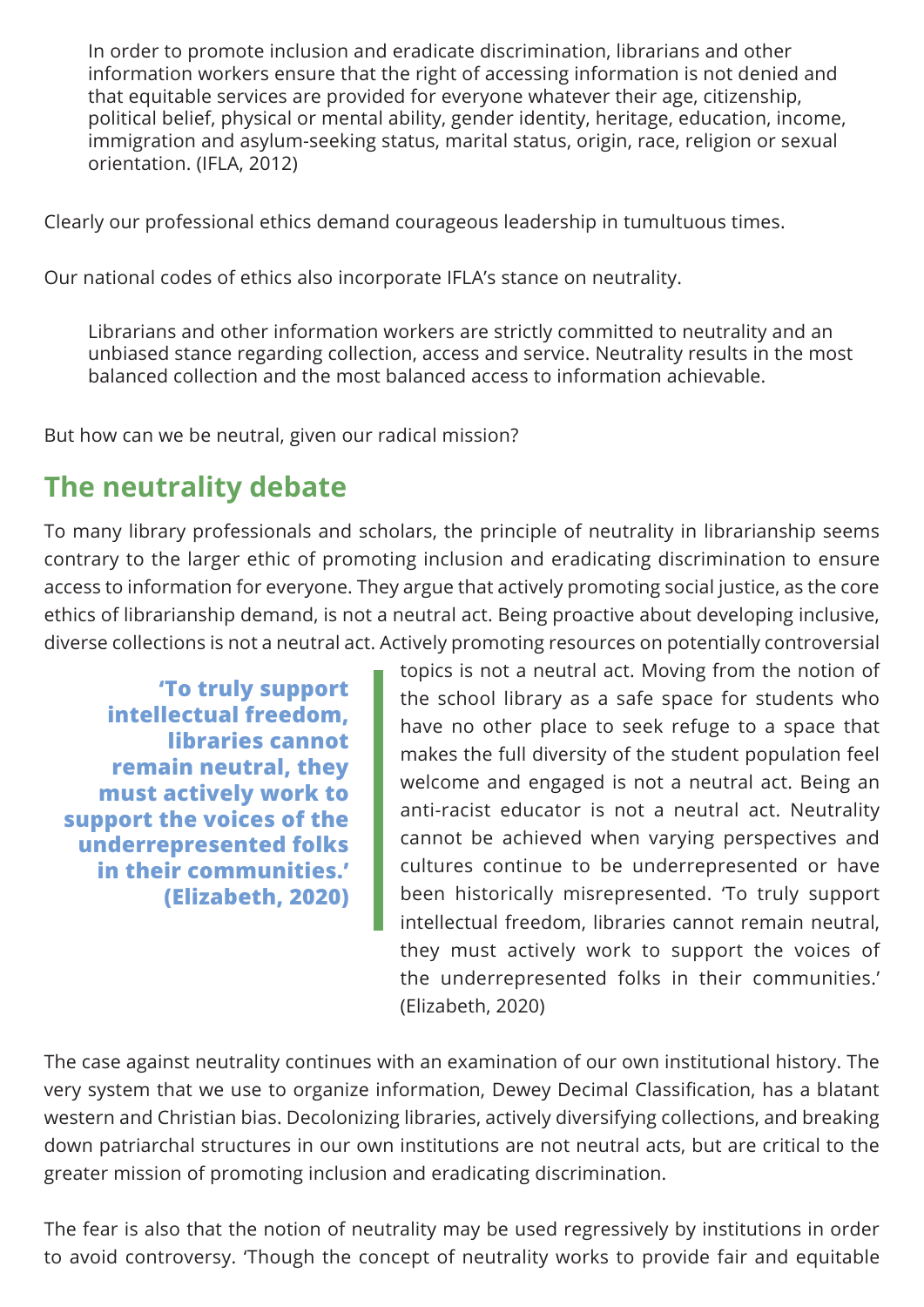treatment to people of all social, economic, religious and philosophical variants, it also attempts to silence those who are working within the system from rocking the boat and creating radical change.' (Branum, 2008).

### **Neutrality as a radical act**

Of course, I cannot disagree with these arguments. If neutrality in librarianship really means not being intellectual freedom activists, then it has no place. But I contend that the notion of neutrality does have its place in library ethics. Understanding where that place resides is key.

The Canadian Federation of Library Association's Code of Ethics (2018) clearly associates the notion of neutrality with personal integrity. An unbiased stance is required regarding collections, access and services. 'Librarians and other information workers distinguish between their personal convictions and professional duties. They do not advance private interests or personal beliefs at the expense of neutrality.'

**An unbiased stance is required regarding collections, access and services.**

The code does not clearly define neutrality, and that is where I think some work must be done. However, it does associate neutrality as essential to specific practices, defending the core values of equity of access and intellectual freedom.

**Our goal is that students are able to develop an informed opinion, based on deep critical questioning…**

Libraries and school districts should have published criteria for the selection of resources, and those criteria should be guided by the rights and freedoms guaranteed in our national constitutions and human rights codes. Neutrality means selecting according to these criteria, unbiased by personal beliefs. Likewise information should be organized to ensure rather than impede access. Whether or not you think students should be reading certain books, if they were selected according to the library's selection criteria, it is unethical to restrict access. Libraries and school districts should also have established procedures to defend against censorship and challenges. Taking a neutral stance when helping kids pick reading materials – avoiding any value statements about the quality of the book or ability of the reader – is an act of radical neutrality, defending the core value of freedom of choice. Neutrality is also essential when teaching skills of inquiry and research. Our goal is that students are able to develop an informed opinion, based on deep critical questioning, thorough research, and critical assessment of information sources. We are teaching thinking skills, not telling our students what to think. As I used to tell my own students, you can have any opinion you want, as long as you can back it up.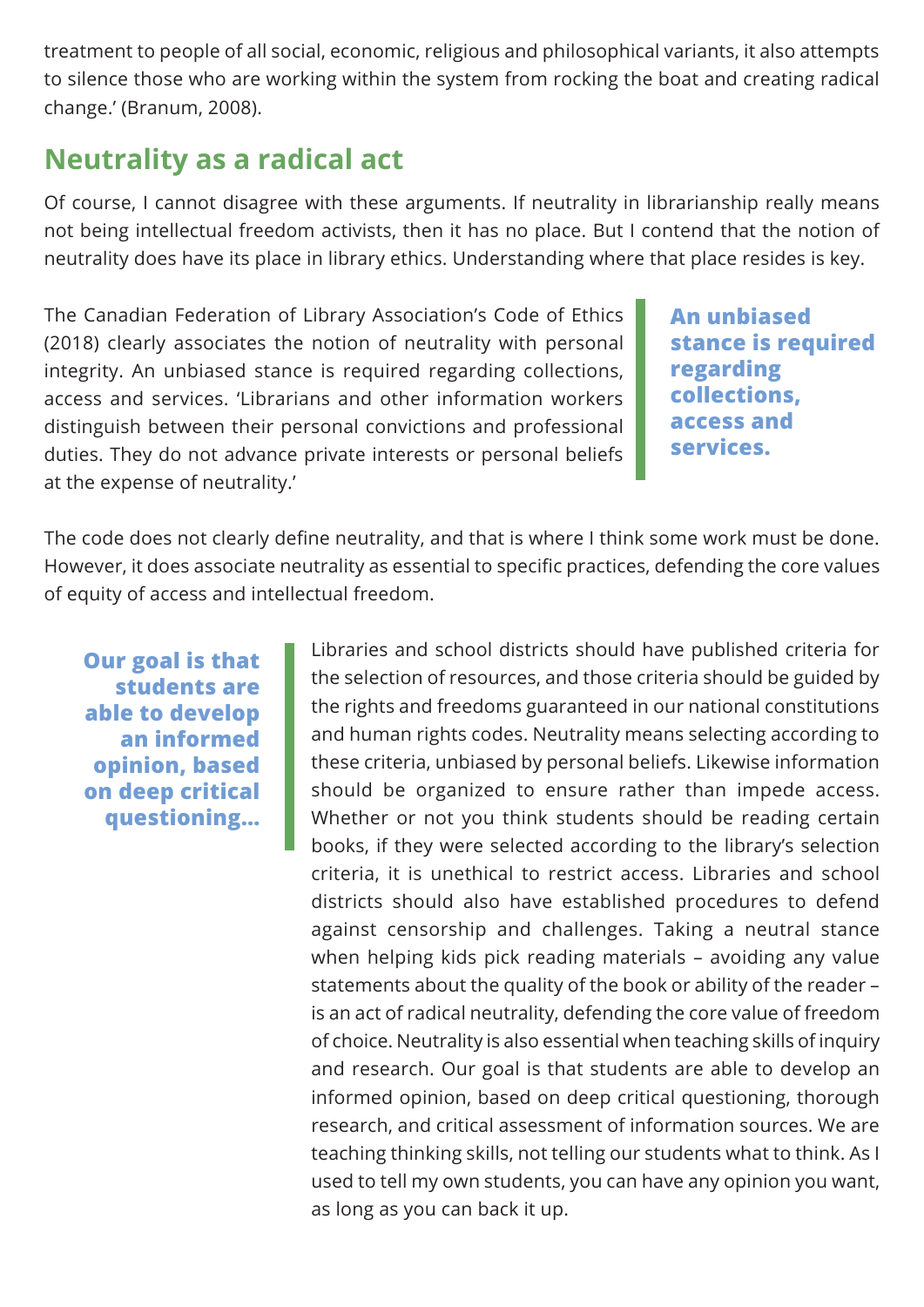## **So why the urgency?**

Neutrality is a hot topic in librarianship. Some public libraries in particular have found themselves under intense pressure about room bookings in particular. In 2019 the Toronto Public Library refused to reverse its decision to allow a third-party room booking for a speaker who was widely criticized for her transphobic rhetoric. Many citizens and library workers found her stance to be offensive, and contrary to the human rights stance defended by the library. The library responded that they were bound to maintain neutrality, even when the presenter's ideas were widely considered to be offensive. The city librarian maintained that since the speaker had never been found guilty of violating Canada's hate speech laws, there were no grounds to prevent her from speaking (Beattie, 2019). The issue is clearly not closed, however, and a larger conversation about library ethics, particularly neutrality, continues.

The related threat is when calls for neutrality are used not to defend free speech but to repress it. A great debate is currently raging in the United States about critical race theory. Critical race theory (CRT) is a theoretical framework for investigating how discrimination and inequity are embedded in law, shaping outcomes in society, the economy, culture, and politics. Formerly discussed only in the rarified air of post-graduate and legal study, it has emerged as a framework for making sense of issues arising from the Black Lives Matter movement (Zurcher, 2021). In the turbulent political reality of the United States, the concept has become politicized, inflamed with allegations from the right that CRT is just a way to label white people as oppressors and racial minorities as the oppressed. The chill is spreading, with many jurisdictions banning any teaching about racism in schools (Ray & Gibbons 2021). Being an anti-racist educator or librarian in many states is now basically against the law.

Should we in Canada and Australia be worried? Arguably our societies are less divided than that of the United States, and there is a more unified public will to address systemic racism. Having said that, there are several concrete examples that should give us pause. The province of Alberta released a new, draft elementary curriculum last spring. The curriculum has been heavily criticized,

### **Should we in Canada and Australia be worried?**

particularly for its Eurocentric lens in social studies and history, and its antiquated approach to dealing with race, colonialism, and Indigenous history. Several major school districts in the province are so concerned that they have refused to pilot the new curriculum in the new school year (Fieber, 2021). Despite the courageous stance of these school districts, this still presents a huge threat and a potential chill to addressing racism and social injustice in all aspects of librarianship and education in the province.

A similar curriculum renewal from the Australian Curriculum, Assessment, and Reporting Authority has done a much better job of integrating Indigenous perspectives into the proposed revised curriculum. Nevertheless there has been a conservative political outcry about the use of the word *invasion* to describe European colonialism (Hradsky, 2021). It will take dedication and fortitude on the part of educators and librarians to resist potential attempts to neutralize their practices in a misguided attempt to avoid controversy.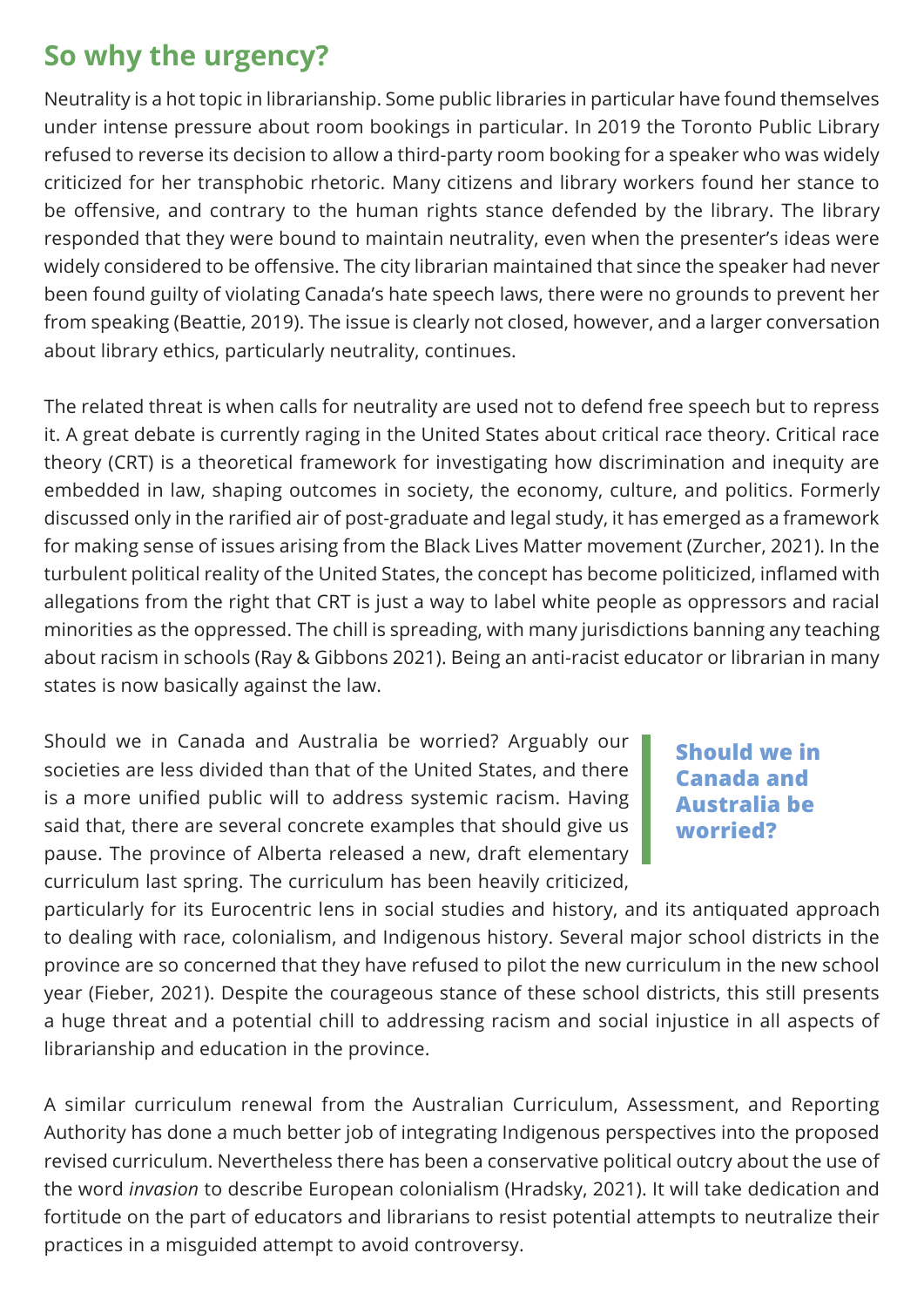## **Standards and ethics**

Neutrality as a radical act is part of school librarianship, and the ethical foundations of librarianship are important to school library practice. Interestingly, the words neutral or neutrality do not appear in Canadian School Libraries' *Leading Learning: Standards of Practice for School Library Learning Commons in Canada*, nor in the Australian Library and Information Association / Australian School Library Association's *Standards of professional excellence for teacher librarians*. In the chapter dealing with human resources for a school library, IFLA's *School Library Guidelines* do address ethical standards.

### **3.8 Ethical standards**

Everyone who works in the school library, including volunteers, have the responsibility to observe high ethical standards in their dealings with each other and with all members of the school community. They must endeavour to put the rights of the library users before their own comfort and convenience and avoid being biased by their personal attitudes and beliefs in providing library service. All children, youth, and adults should be dealt with on an equal basis regardless of their abilities and background: Their rights to privacy and their right to know must be maintained.

Everyone who works in the school library, including volunteers, should endeavour to embody the core values of librarianship: stewardship, service, intellectual freedom, rationalism, literacy and learning, equity of access to recorded knowledge and information, privacy, and democracy. The core values of equity of access to recorded knowledge and information and intellectual freedom are embodied in Article 19 of the Universal Declaration of Human Rights and in the values of IFLA.

#### *IFLA School Library Guidelines* (2nd revised edition, 2015)

Awareness of library ethical standards is spotty at best amongst Canadian teacher-librarians, for a variety of reasons, most importantly because there is no requirement to have a library degree to be a teacher-librarian. It is, rather, an additional teaching qualification. The emphasis in professional training tends to be on the ethics of the teaching profession rather than on the ethics of librarianship. Clearly these frameworks intersect quite heavily. Perhaps it is time to consider how to integrate deeper knowledge of library ethics into school library practice, particularly in light of current events and the impact on broader library practice.

### **Be a Library Activist**

The ethical foundations of librarianship are extremely important to school librarians, especially in current social and political contexts. Librarianship is indeed a radical profession, and no more so than within the context of public education. In the library, we have the capacity to effect radical,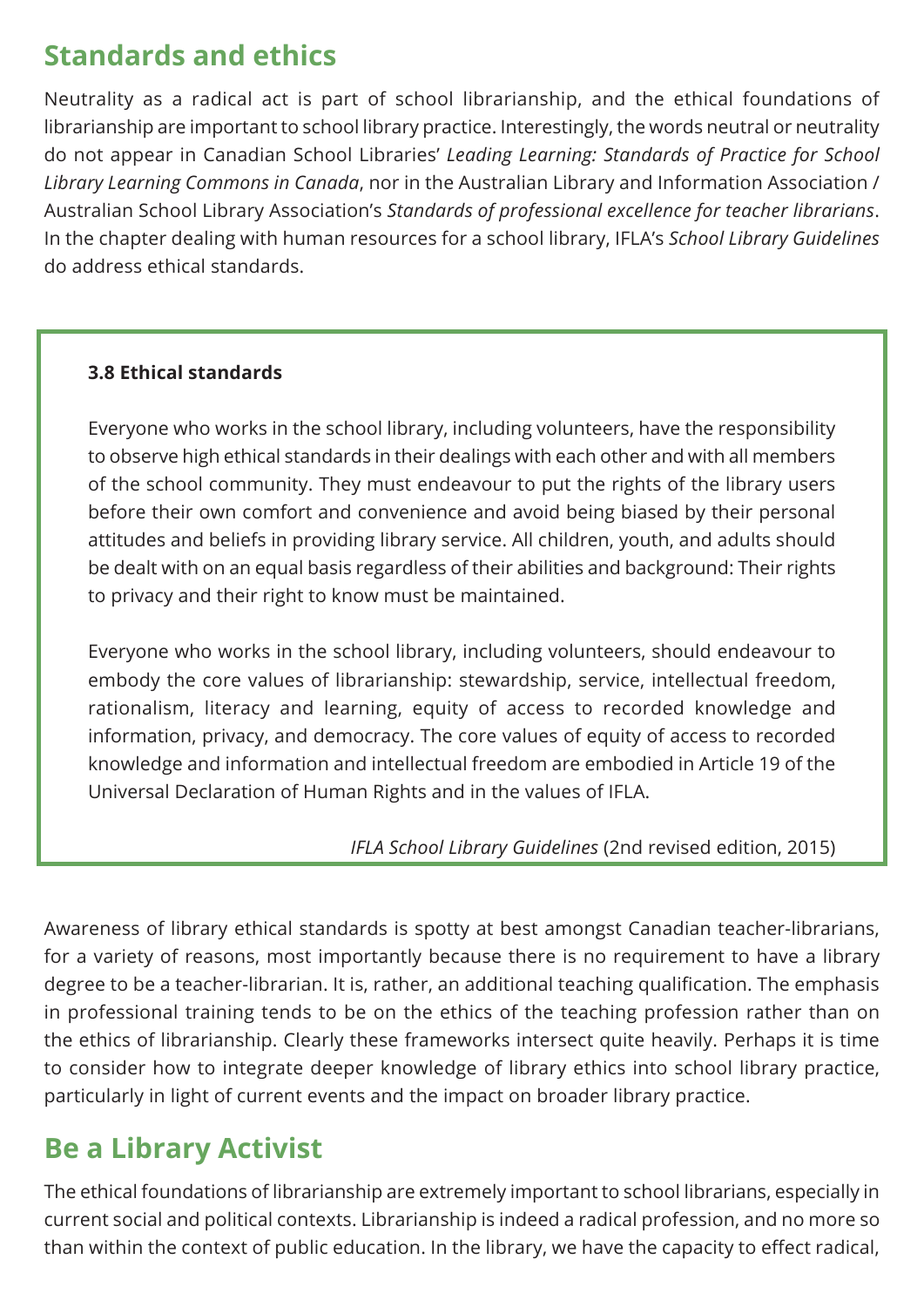**In the library, we have the capacity to effect radical, positive change for equity, diversity, representation, and access to information and learning.**

positive change for equity, diversity, representation, and access to information and learning. Discussions around library ethics and the role of neutrality are important to our practice, particularly in the face of compelling need and the unfortunate realities of potential constraints. A solid foundation in both library and education ethics validates our practice, and elevates the critical importance of the school library program. Be a library activist. Our future depends on your active voice.

To be a librarian is not to be neutral, or passive, or waiting for a question. It is to be a radical positive change agent within your community.

~ R. David Lankes

### **References**

Australian Library and Information Association & Australian School Library Association (2004). *Standards of professional excellence for teacher librarians*. Accessed at: **[https://www.alia.org.au/](https://www.alia.org.au/about-alia/policies-standards-and-guidelines/standards-professional-excellence-teacher-librarians) [about-alia/policies-standards-and-guidelines/standards-professional-excellence-teacher](https://www.alia.org.au/about-alia/policies-standards-and-guidelines/standards-professional-excellence-teacher-librarians)[librarians](https://www.alia.org.au/about-alia/policies-standards-and-guidelines/standards-professional-excellence-teacher-librarians)**

Beattie, Steven W. (2019). TPL's refusal to reverse decision on room booking for controversial speaker continues to provoke backlash. *Quill & Quire*, Oct. 28, 2019. Accessed at: **[https://quillandquire.com/omni/tpls-refusal-to-reverse-decision-on-room-booking-for](https://quillandquire.com/omni/tpls-refusal-to-reverse-decision-on-room-booking-for-controversial-speaker-continues-to-provoke-backlash/)[controversial-speaker-continues-to-provoke-backlash/](https://quillandquire.com/omni/tpls-refusal-to-reverse-decision-on-room-booking-for-controversial-speaker-continues-to-provoke-backlash/)**

Branum, Candise (2008). *The myth of library neutrality*. Accessed at: **[https://candisebranum.wordpress.com/2014/05/15/the-myth-of-library-neutrality/](https://candisebranum.wordpress.com/2014/05/15/the-myth-of-library-neutrality/ )** 

Canadian Federation of Library Associations / Fédération Canadienne des associations de bibliothèques (2018). *CFLA-FCAB Code of ethics*. Accessed at: **[http://cfla-fcab.ca/wp-content/](http://cfla-fcab.ca/wp-content/uploads/2019/06/Code-of-ethics.pdf) [uploads/2019/06/Code-of-ethics.pdf](http://cfla-fcab.ca/wp-content/uploads/2019/06/Code-of-ethics.pdf)**

Canadian School Libraries (2021). *Leading learning: Standards of practice for school library learning commons in Canada*. Accessed at: **<https://llsop.canadianschoollibraries.ca/>**

Elizabeth, Mary (2020). Libraries should take sides: Breaking down the neutrality myth. *Hack Library School*, February 25, 2020. Accessed at: **[https://hacklibraryschool.com/2020/02/25/](https://hacklibraryschool.com/2020/02/25/libraries-should-take-sides/) [libraries-should-take-sides/](https://hacklibraryschool.com/2020/02/25/libraries-should-take-sides/)**

Fieber, Pamela (2021). CBE will not test drive controversial new Alberta curriculum this fall. *CBC News*, April 10, 2021). Accessed at: **[https://www.cbc.ca/news/canada/calgary/calgary-board](https://www.cbc.ca/news/canada/calgary/calgary-board-of-education-will-not-participate-alberta-curriculum-1.5982490)[of-education-will-not-participate-alberta-curriculum-1.5982490](https://www.cbc.ca/news/canada/calgary/calgary-board-of-education-will-not-participate-alberta-curriculum-1.5982490)**

Hradsky, Danielle (2021). Invasion or reconciliation: What matters in the Australian curriculum? *Monash University Lens*. Accessed at: **[https://lens.monash.edu/@education/2021/07/09/1383496/](mailto:https://lens.monash.edu/@education/2021/07/09/1383496/invasion-or-reconciliation-what-matters-in-the-australian-curriculum) [invasion-or-reconciliation-what-matters-in-the-australian-curriculum](mailto:https://lens.monash.edu/@education/2021/07/09/1383496/invasion-or-reconciliation-what-matters-in-the-australian-curriculum)**